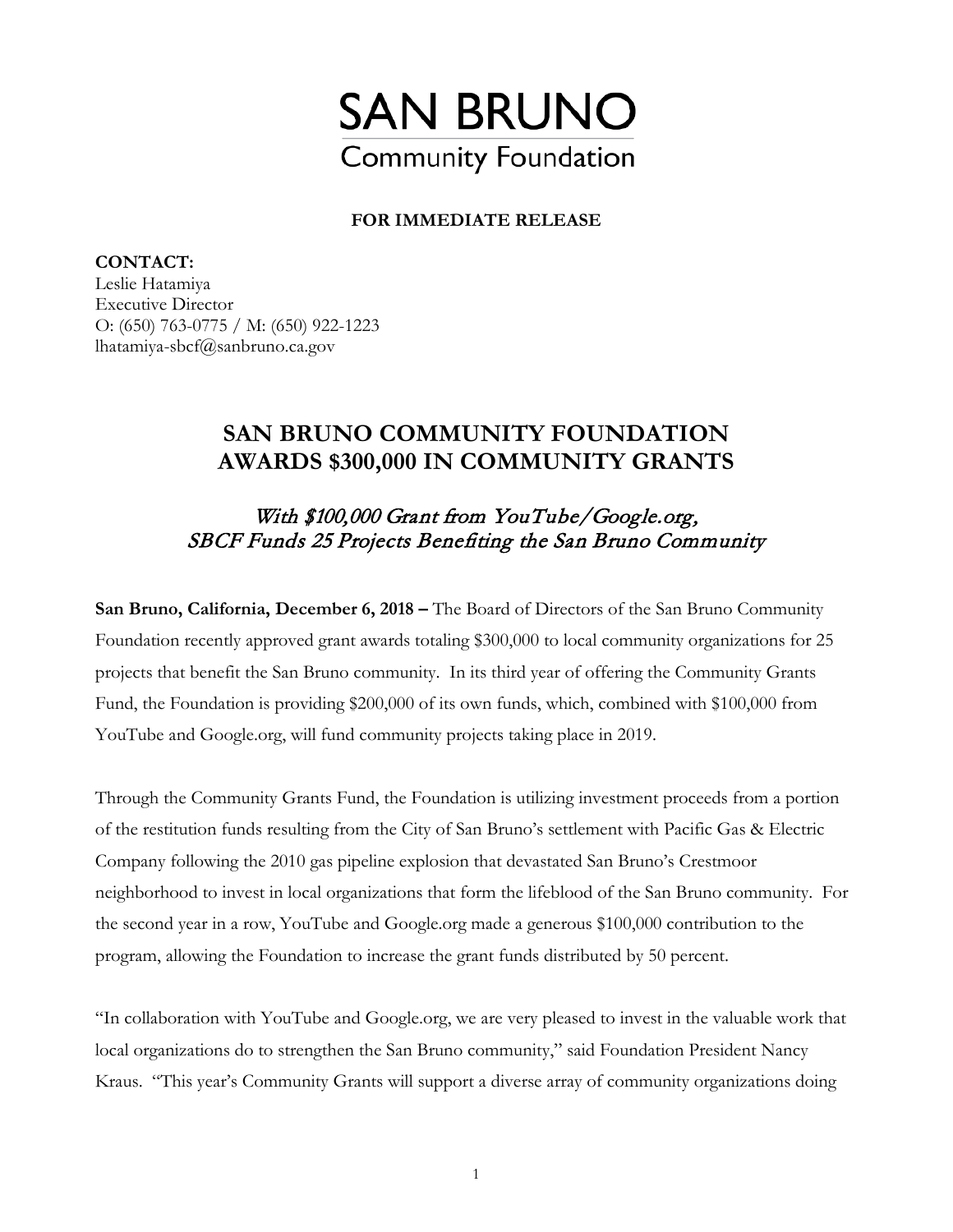meaningful work to benefit the people of San Bruno, including Ombudsman Services of San Mateo County's advocacy and education efforts on behalf of San Bruno residents of long-term care facilities, My Digital TAT2's promotion of healthy online habits and behavior among San Bruno elementary school students, and the Legal Aid Society of San Mateo County's work to provide legal assistance to residents facing eviction."

The recommended grantees were selected from a competitive pool of grant applications that were received by the program's September 26, 2018, application deadline. A review panel of volunteers, including community members and individuals with grantmaking and nonprofit experience, reviewed and evaluated the applications, ultimately recommending that the Board approve grants to the 25 projects. Most importantly in its evaluation, the panel weighed the benefits of the proposed projects to the San Bruno community. Other criteria the panel considered include each proposal's alignment with one of the Foundation's identified focus areas, project methodology and budget, the requested grant amount in relation to anticipated community benefit, and the applying organization's track record, stability, and financial health.

"YouTube and Google.org are proud to work with the San Bruno Community Foundation on a variety of initiatives including the Community Grants Fund, helping to invest in innovative and valuable programs that benefit San Bruno, YouTube's home," said Rebecca Prozan, Google's head of Public Affairs in California. "Through the Community Grants Fund, we are grateful for the opportunity to support so many organizations dedicated to making a difference in the lives of San Bruno's children, parents, caregivers, teachers, ethnic communities, and those struggling to make ends meet or facing other economic and personal challenges."

The grant awards, which range in size from \$22,000 to \$3,000, include:

- \$4,000 to the American Association of University Women (AAUW) North Peninsula, CA, to enable three San Bruno middle school students to attend the Tech Trek science and math summer camp for girls held at Stanford University;
- \$10,000 to Bay Area Bioscience Education Community to provide San Bruno high school and community college teachers with the technical skills, knowledge, and resources to empower them to teach biotechnology curriculum;

2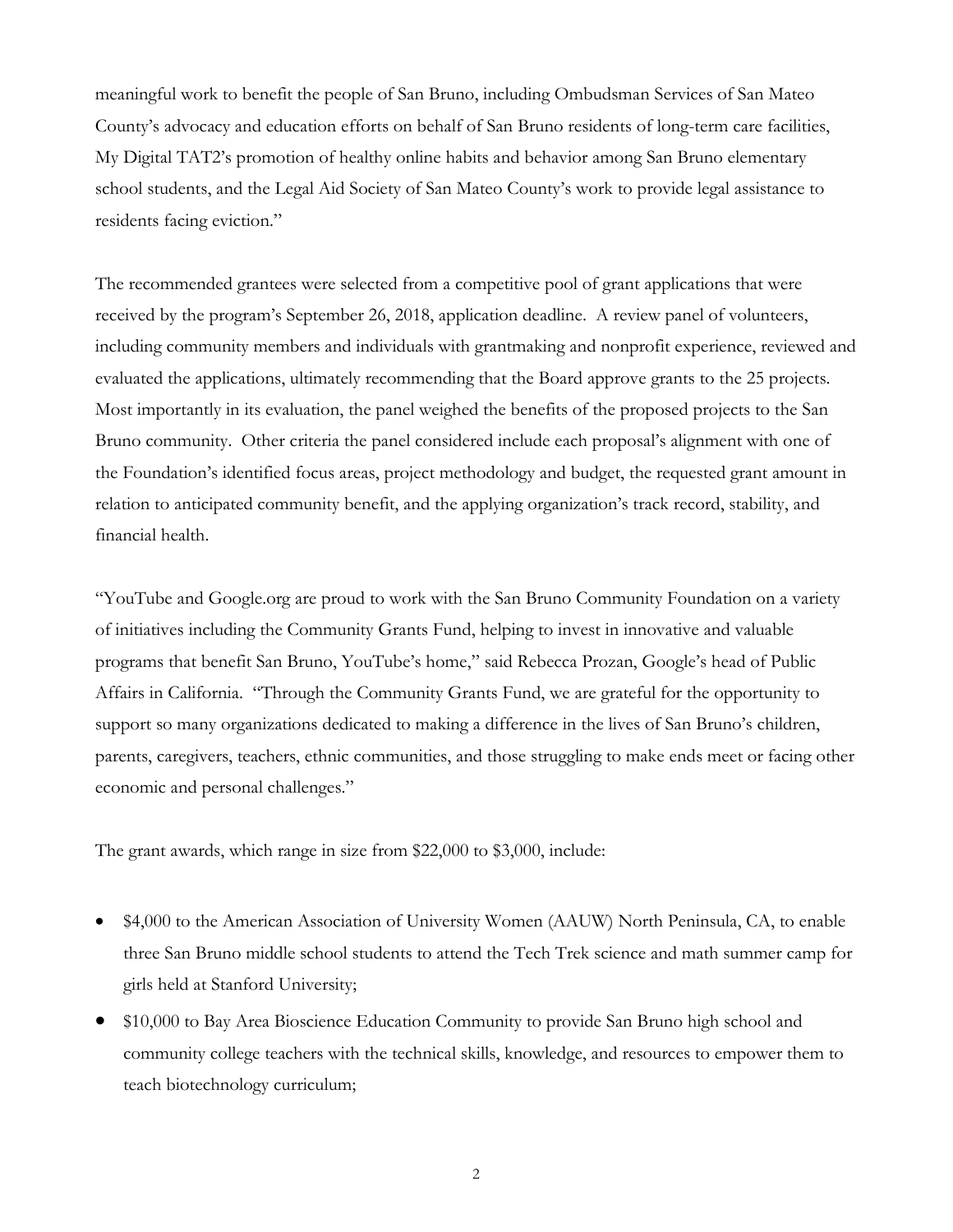- \$22,000 to the Capuchino High School Alumni Association to help Capuchino High School reach its goal of providing digital devices for all students through the purchase of 70 Chromebooks and two Chromebook carts;
- \$20,000 to Catholic Worker Hospitality House for the continued operation of its emergency homeless shelter located at St. Bruno's Catholic Church in downtown San Bruno;
- \$10,000 to the City of San Bruno to support essential emergency management training for the City of San Bruno's senior leadership team and key public safety representatives;
- \$6,500 to the City of San Bruno to support the Narita, Japan Sister City Exchange Program, which offers a cultural and educational exchange between San Bruno and Narita middle school students;
- \$15,000 to Community Overcoming Relationship Abuse (CORA) to provide San Bruno families impacted by intimate partner abuse with 24-hour access to crisis intervention services, including crisis counseling, safety planning, and access to emergency shelter;
- \$3,000 to the County of San Mateo to support two San Bruno under-served students pursuing higher education through the Al Teglia Jobs for Youth Scholarship Program;
- \$20,000 to Edgewood Center for Children and Families to provide support services to kinship families (where relatives assume parenting responsibilities when children can no longer remain with parents, thereby preventing the need for those children to be placed in foster care) in San Bruno;
- \$15,000 to the Latino Commission on Alcohol and Drug Abuse Services of San Mateo County to expand mental and behavioral health services for individuals in substance abuse recovery in San Bruno;
- \$10,000 to the Legal Aid Society of San Mateo County to provide legal assistance to San Bruno residents facing eviction or living in substandard conditions with the goal of keeping them in their homes through the HomeSavers Program;
- \$10,000 to the Lowen Soccer Club for maintenance of and improvements to San Bruno's widely used soccer fields;
- \$5,000 to the Marine Science Institute to provide students from low-income San Bruno schools with engaging and interactive marine science instruction through the Discover Our Bay program;
- \$20,000 to My Digital TAT2 to educate San Bruno Park School District 4<sup>th</sup> and 5<sup>th</sup> graders, parents, and teachers on building healthy online habits, behavior, and critical thinking skills;
- \$10,000 to Ombudsman Services of San Mateo County, Inc., to protect the rights of San Bruno residents of long-term care facilities through education, advocacy, and support services;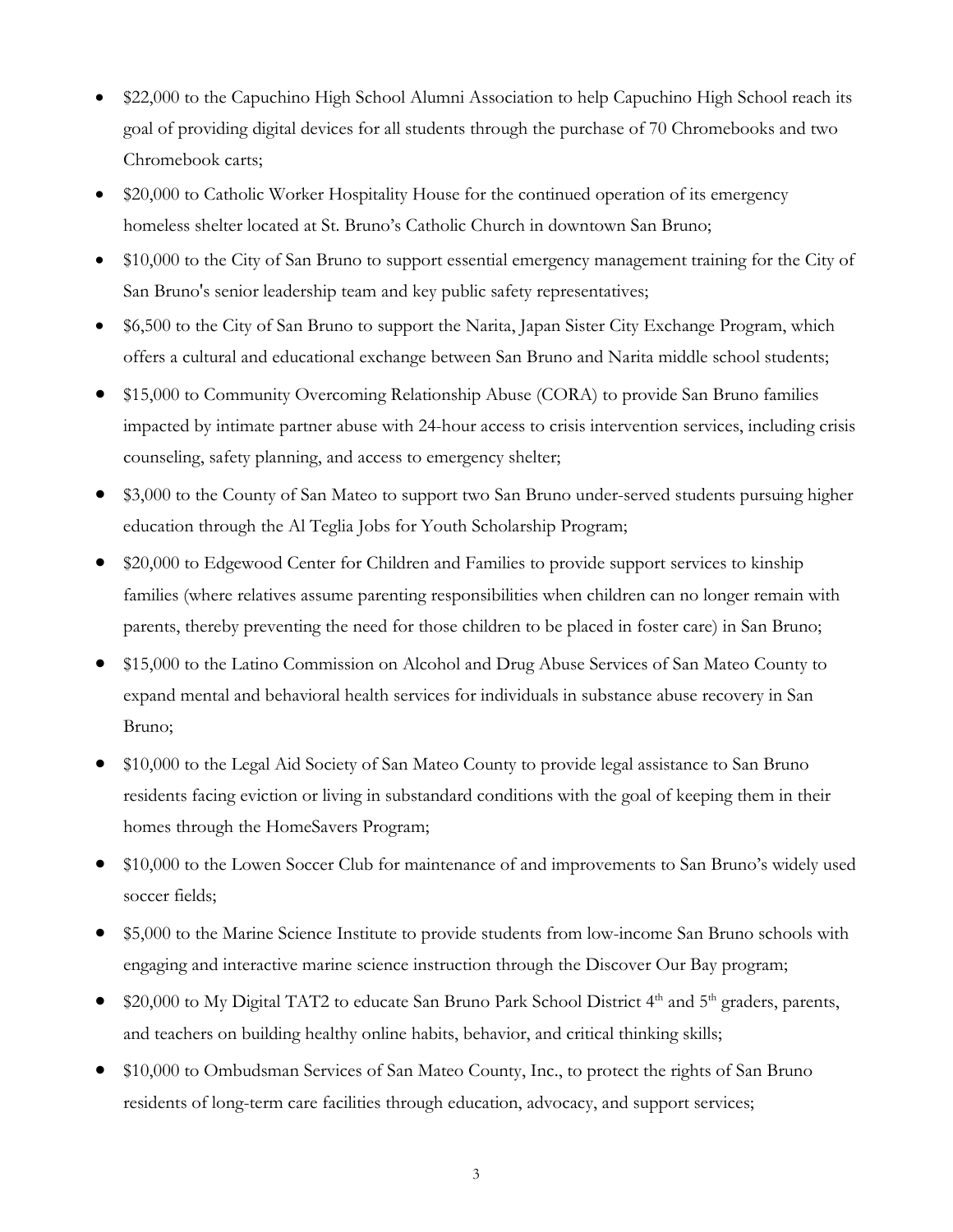- \$20,000 to Parents Helping Parents, Inc. to empower San Bruno parents to effectively advocate for their special needs children and navigate the educational, legal, and social service systems of care;
- \$12,000 to Partners and Advocates for Remarkable Children and Adults (Parca) to support program operating costs and enhance summer camp programming for REACH, an inclusive, licensed dayand after-school program for children with and without developmental disabilities;
- \$10,000 to Peninsula Conflict Resolution Center to educate San Bruno's Pacific Islander community on diabetes prevention and treatment through the Pacific Islander Health Ambassador Program;
- \$20,000 to Project Read/City of South San Francisco to continue expansion of literacy services to low-income San Bruno parents and children through Learning Wheels, Project Read's literacy van;
- \$15,000 to Samoan Solutions, Inc., for a Samoan cultural educational workshop series, culminating in a stage performance of Samoan legends open to all San Bruno residents;
- \$9,500 to Second Harvest Food Bank of Santa Clara and San Mateo Counties to serve San Bruno families and individuals at risk for hunger through the distribution of 478,000 pounds of healthy food;
- \$15,000 to the Society of St. Vincent de Paul, Particular Council of San Mateo County, Inc., to provide services to San Bruno families and individuals at risk of homelessness through the Peninsula Family Resource Center;
- \$3,000 to the Society of Western Artists to host a month-long exhibition of visual artwork (drawing, painting, photography, ceramics, and sculpture) by Skyline College art students at its gallery in downtown San Bruno;
- \$10,000 to StarVista to provide at-risk San Bruno parents and caregivers of children ages 0-5 with support and education to build parent/caregiver capacity and reduce the causes and effects of toxic stress through the Healthy Homes program; and
- \$5,000 to Via Heart Project to provide CPR and AED training to students at San Bruno's Parkside Intermediate School, preparing them for emergency situations and creating a community of first responders.

The Foundation intends to offer grants through the Community Grants Fund again in 2019, with the online application accessible through the Foundation's website at [www.sbcf.org](http://www.sbcf.org/) in early July.